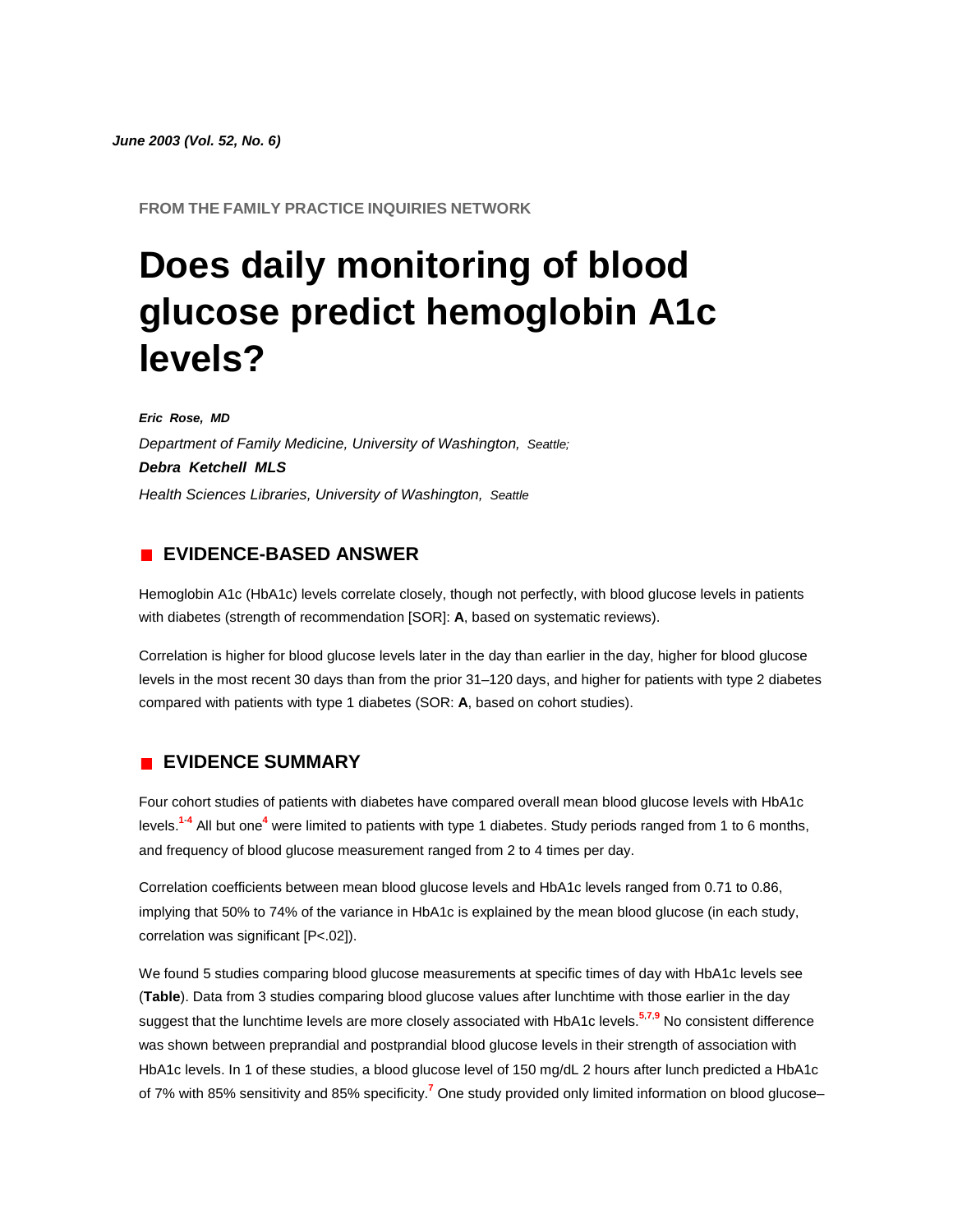HbA1c correlations in relation to mealtimes but did report that the times of day at which the 2 were best correlated were in the periods from midnight to 5:00 AM and between noon and 3:00 P[M.](http://www.jfponline.com/Pages.asp?AID=1473&issue=June_2003&UID=#bib9)**<sup>9</sup>** One study compared patients with type 1 and type 2 diabetes and found a higher correlation between blood glucose and HbA1c levels in the latte[r.](http://www.jfponline.com/Pages.asp?AID=1473&issue=June_2003&UID=#bib6)**<sup>6</sup>**

The relationship between HbA1c and blood glucose levels is such that blood glucose levels from the preceding 30 days determine about 50% of the total HbA1c.**[10](http://www.jfponline.com/Pages.asp?AID=1473&issue=June_2003&UID=#bib10)** This relationship may be altered by uremia, intake of vitamins C or E, and conditions that affect erythrocyte turnover.**[11](http://www.jfponline.com/Pages.asp?AID=1473&issue=June_2003&UID=#bib11)**

It remains unclear whether management strategies that focus on minimizing HbA1c levels are optimal for prevention of diabetic complications.

Although HbA1c levels correlate with the risk of some complications, aspects of glycemia not reflected in the HbA1c level, such as the heights of glycemic "excursions" from the mean, may independently affect the risk of complications of diabetes.**[12](http://www.jfponline.com/Pages.asp?AID=1473&issue=June_2003&UID=#bib12)** If so, quantitative analysis of day-to-day blood glucose levels might yield a better estimation of the risk of diabetic complications than HbA1c levels.

# **Correlation coefficients between blood glucose levels and hemoglobin A1c levels**

| <b>Study</b>                                                 | <b>Rohlf</b><br>ing et<br>el,<br>$2002^5$ | <b>Prender</b><br>gast et<br>al, 1994 <sup>6</sup> | <b>Prender</b><br>gast et<br>al, 1994 <sup>6</sup> | Avig<br>non<br>et al,<br>$1997^7$ | <b>Bast</b><br>yr et<br>al,<br>2000 <sup>8</sup> | Levetan<br>et al,<br>$2001^8$  |  |  |  |
|--------------------------------------------------------------|-------------------------------------------|----------------------------------------------------|----------------------------------------------------|-----------------------------------|--------------------------------------------------|--------------------------------|--|--|--|
| <b>Diabetes</b><br>type                                      | <b>Type</b><br>1                          | Type 1                                             | Type 2                                             | <b>Type</b><br>2                  | <b>Type</b><br>2                                 | Unspecif<br>ied                |  |  |  |
| N                                                            | 1439                                      | 104                                                | 234                                                | 66                                | 135                                              | 44                             |  |  |  |
| <b>Frequenc</b><br>y of blood<br>glucose<br>measure<br>ment* | Quart<br>erly<br>over<br>6.5y             | "Periodic<br>ally" over<br>$3y^{\dagger}$          | "Periodic<br>ally" over<br>$3y^{\dagger}$          | Once<br>only                      | Twic<br>e on<br>separ<br>ate<br>days             | Continuo<br>usly for 3<br>days |  |  |  |
| <b>Correlation coefficients</b>                              |                                           |                                                    |                                                    |                                   |                                                  |                                |  |  |  |
| Pre-<br>breakfast                                            | 0.69                                      | 0.38                                               | 0.61                                               | 0.62                              | 0.22                                             | < 0.30                         |  |  |  |
| Post-<br>breakfast                                           | 0.67                                      | 0.27                                               | 0.51                                               |                                   | 0.33                                             |                                |  |  |  |
| Pre-lunch                                                    | 0.72                                      |                                                    |                                                    | 0.65                              |                                                  |                                |  |  |  |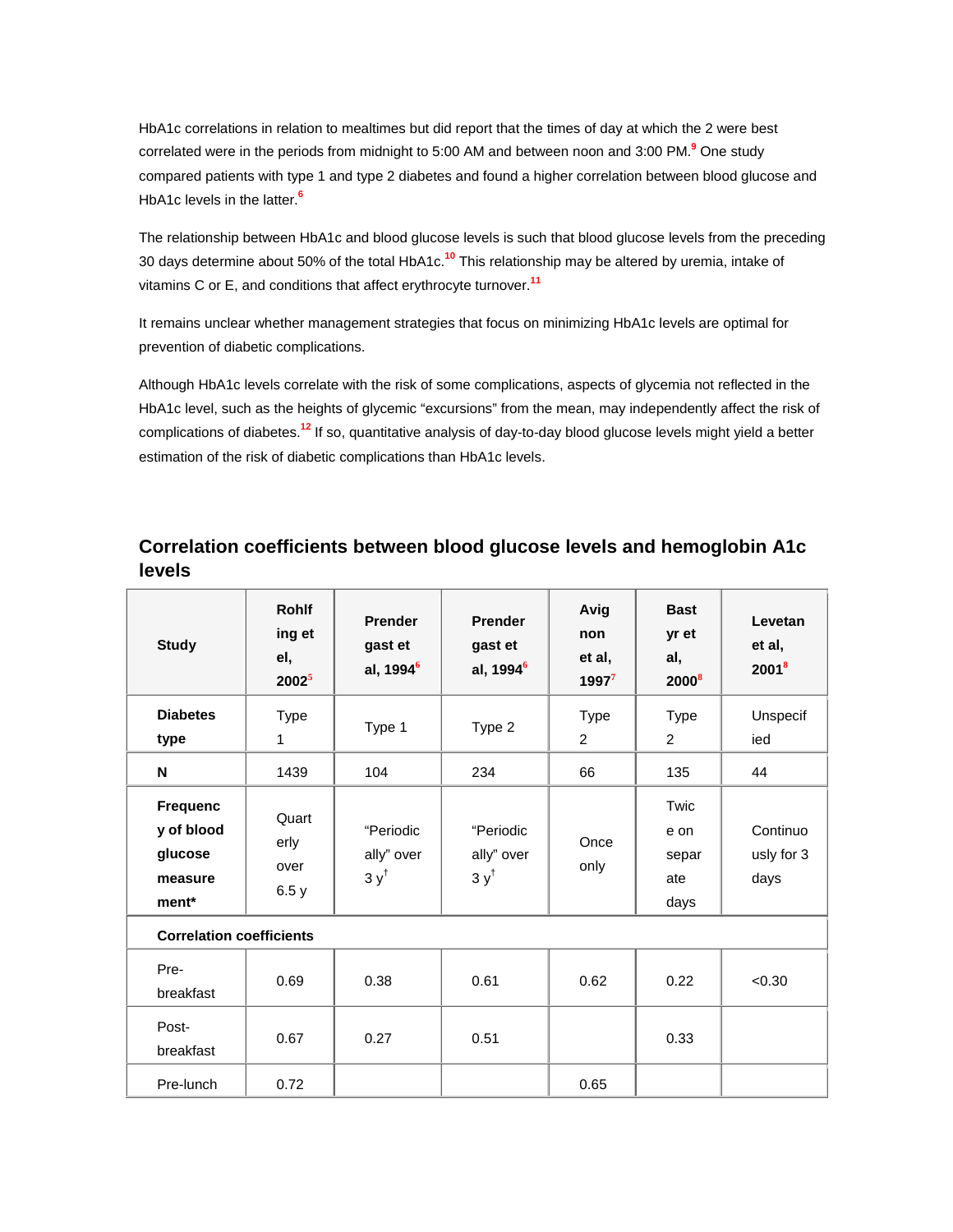| Post-lunch                                                                                                                                                                                                                                  | 0.77 |  |  | 0.81 |  |      |  |  |
|---------------------------------------------------------------------------------------------------------------------------------------------------------------------------------------------------------------------------------------------|------|--|--|------|--|------|--|--|
| Pre-dinner                                                                                                                                                                                                                                  | 0.75 |  |  | 0.78 |  |      |  |  |
| Post-<br>dinner                                                                                                                                                                                                                             | 0.78 |  |  |      |  | 0.34 |  |  |
| <b>Bedtime</b>                                                                                                                                                                                                                              | 0.76 |  |  |      |  |      |  |  |
| *Blood glucose measurements from Avignon et al, 1997 <sup>7</sup> were taken at fixed times of day; time<br>designations are based on average mealtimes in the study population. +Frequency of blood glucose<br>measurements not specified. |      |  |  |      |  |      |  |  |

# **RECOMMENDATIONS FROM OTHERS**

No official statement by any organization was found relating to the quantitative relationship between blood glucose levels from daily monitoring and HbA1c levels. However, the American Diabetes Association (ADA) specifies treatment goals for both HbA1c and blood glucose levels. An ADA expert panel recently concluded, "There are insufficient data to determine accurately the relative contribution of fasting plasma glucose and postprandial plasma glucose to HbA1c."**[13](http://www.jfponline.com/Pages.asp?AID=1473&issue=June_2003&UID=#bib13)**

#### **CLINICAL COMMENTARY**

#### *Tsveti Markova, MD*

*Department of Family Medicine, Wayne State University, Detroit, Mich*

In practice, glycemic control is fundamental in managing patients with diabetes. I believe that treatment targets need to be individualized. Patient education about the importance of both HbA1c and self blood glucose monitoring are crucial in accomplishing this goal. While HbA1c <7% is strongly associated with reduction of microvascular complications, the blood glucose results are very useful in preventing hypoglycemia, as well as adjusting medication and insulin doses, diet, and exercise. The new, minimally invasive at-home glucometers and HbA1c test kits, which were recently approved by the Food and Drug Administration, improve compliance and help patients take control of their diabetes management.

## **REFERENCES**

- 1. Hempe JM, Gomez R, McCarter RJ Jr, Chalew SA. High and low hemoglobin glycation phenotypes in type I diabetes: a challenge for interpretation of glycemic control. *J Diabetes Complications* 2002;16:313–320.
- 2. Kovatchev BP, Cox DJ, Straume M, Farhy LS. Association of self-monitoring blood glucose profiles with glycosylated hemoglobin in patients with insulindependent diabetes. *Methods Enzymol* 2000;321:410–417.